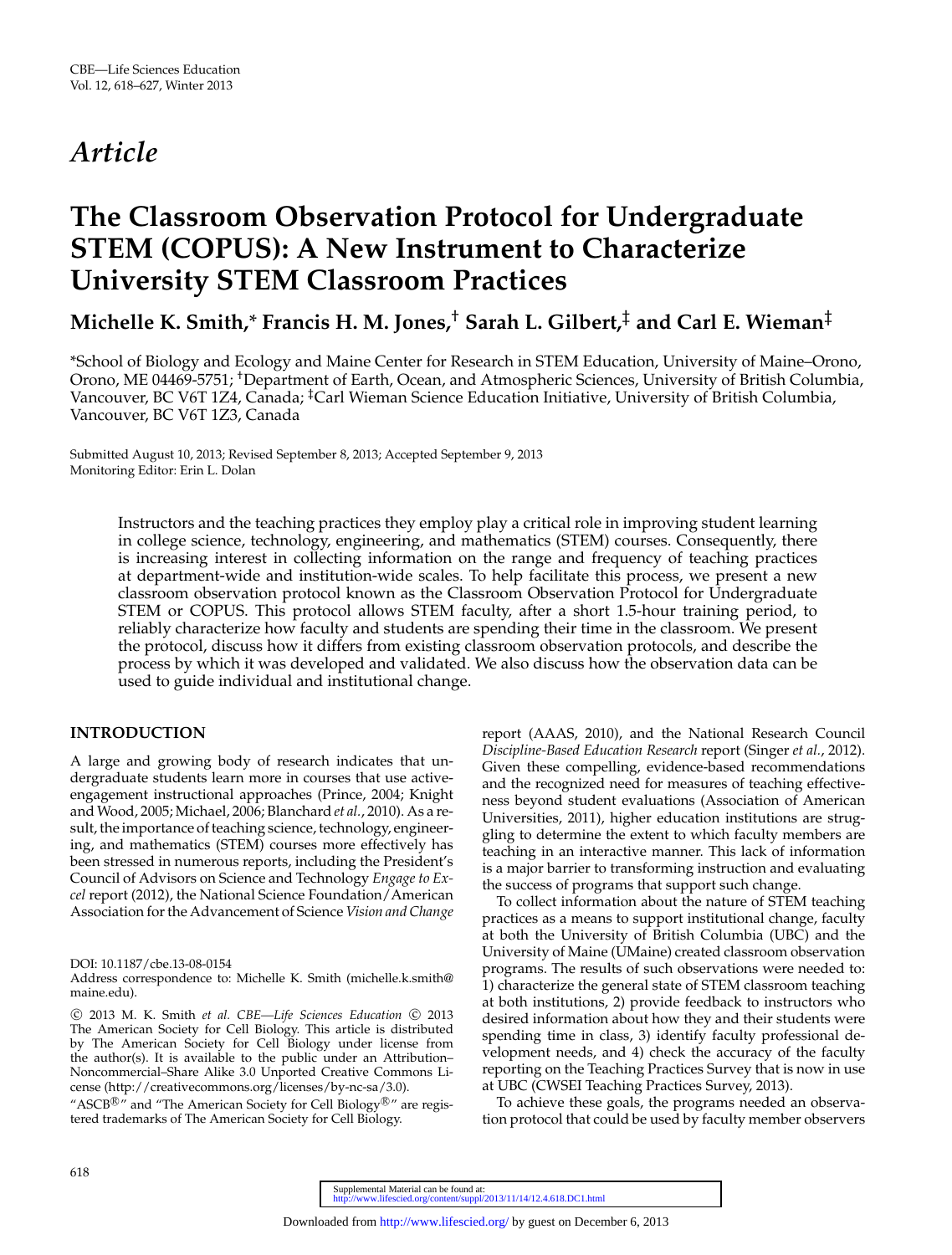to reliably characterize how students and instructors were spending their time in undergraduate STEM classrooms. A critical requirement of the protocol was that observers who were typical STEM faculty members could achieve those results with only 1 or 2 hours of training, as it is unrealistic to expect they would have more time than that available. In the quest for a suitable observation protocol, multiple existing options were considered, and ultimately rejected.

The observation protocols considered were divided into two categories: open-ended or structured. When observers use open-ended protocols, they typically attend class, make notes, and respond to such statements as: "Comment on student involvement and interaction with the instructor" (Millis, 1992). Although responses to these types of questions can provide useful feedback to observers and instructors, the data are observer dependent and cannot easily be standardized or compared across multiple classrooms (e.g., all STEM courses at UBC or UMaine).

Alternatively, structured protocols provide a common set of statements or codes to which the observers respond. Often, these protocols ask observers to make judgments about how well the teaching conforms to a specific standard. Examples of such protocols include the Inside the Classroom: Observation and Analytic Protocol (Weiss *et al.*, 2003) and the Reformed Teaching Observation Protocol (RTOP; Sawada *et al.*, 2002). These protocols consist of statements that observers typically score on a Likert scale from "not at all" to "to a great extent" and contain such statements as: "The teacher had a solid grasp of the subject matter content inherent in the lesson" (from RTOP; Sawada *et al.*, 2002).

The RTOP in particular has been used to observe university STEM instruction. For example, it has been used to evaluate university-level courses at several different institutions to measure the effectiveness of faculty professional development workshops (Ebert-May *et al.*, 2011) and to compare physics instructors in a study examining coteaching as a method to help new faculty develop learner-centered teaching practices (Henderson *et al.,* 2011). The RTOP is also being used to characterize classroom practices in many institutions and in all levels of geoscience classes (Classroom Observation Project, 2011).

The RTOP was found to be unsuitable for the UBC and UMaine programs for two main reasons. The first is that the protocol involves many observational judgments that can be awkward to share with the instructor and/or the larger university community. The second is that observers must complete a multiday training program to achieve acceptable interrater reliability (IRR; Sawada *et al.*, 2002).

More recently, new observation protocols have been developed that describe instructional practices without any judgment as to whether or not the practices are effective or aligned with specific pedagogic strategies. These observation protocols use a series of codes to characterize instructor and/or student behaviors in the classroom; observers indicate how often each behavior occurs during a class period (Hora *et al.*, 2013; West *et al.*, 2013). One observation protocol in particular, the Teaching Dimensions Observation Protocol (TDOP), was expressly developed to observe postsecondary nonlaboratory courses. For this protocol, observers document classroom behaviors in 2-min intervals throughout the duration of the class session (Hora *et al.*, 2013). The possible classroom behaviors are described in 46 codes in six categories, and observers make a checkmark when any of the behaviors occur.

The TDOP instrument avoids the judgment issues associated with the RTOP, but it still requires substantial training, as one might expect for a protocol that was designed to be a complex research instrument. Preliminary work suggests that, after a 3-day training session, observers have acceptable IRR scores when using the TDOP (Hora *et al.*, 2013). Observers at our institutions tried using this instrument, but without the full training, they found it difficult to use the TDOP in a reliable way, due to the complexity of the items being coded and the large number of possible behavior codes. We also found that the particular research questions it was designed to address did not entirely align with our needs. For example, it covers some aspects that are not necessary for faculty observation programs, such as whether an instructor uses instructional artifacts (e.g., a laser pointer or computer; Hora *et al.*, 2013) and fails to capture others that are needed, such as whether an instructor encourages peer discussion along with clicker questions (Mazur, 1997; Smith *et al.*, 2009, 2011). We also wanted to better characterize the student behaviors during the class period than the TDOP easily allowed.

Out of necessity, we created a new protocol called the Classroom Observation Protocol for Undergraduate STEM, or COPUS. Like the TDOP, this new protocol documents classroom behaviors in 2-min intervals throughout the duration of the class session, does not require observers to make judgments of teaching quality, and produces clear graphical results. However, COPUS is different in that it is limited to 25 codes in only two categories ("What the students are doing" and "What the instructor is doing") and can be reliably used by university faculty with only 1.5 hours of training (Figure 1 has a description of the codes; the Supplemental Material includes the full protocol and coding sheet). Observers who range from STEM faculty members without a background in science education research to K–12 STEM teachers have reliably used this protocol to document instruction in undergraduate science, math, and engineering classrooms. Taken together, their results show the broad usability of COPUS.

#### **DEVELOPMENT**

The development of COPUS was an evolutionary process extending across more than 2 years, involving many iterations and extensive testing. It began at UBC, where science education specialists (SESs) who were working with science faculty on improving teaching (Wieman *et al.*, 2010) wanted to characterize what both the students and instructors were doing during class. The SESs began testing various existing protocols, including the TDOP, in different classes at UBC in late 2011 and early 2012. The original TDOP did not meet our needs (as described above), so we iteratively modified the protocol through nine different versions. These changes resulted in a format, procedure, data structure, and coding strategy that was easy to implement on paper or electronically and convenient for analysis and display. The overall format of the observation protocol remained largely stable, but the categories and codes continued to evolve.

During the Fall term of 2012, 16 SESs, who are highly trained and experienced classroom observers, used this evolving protocol to observe a variety of courses in singles,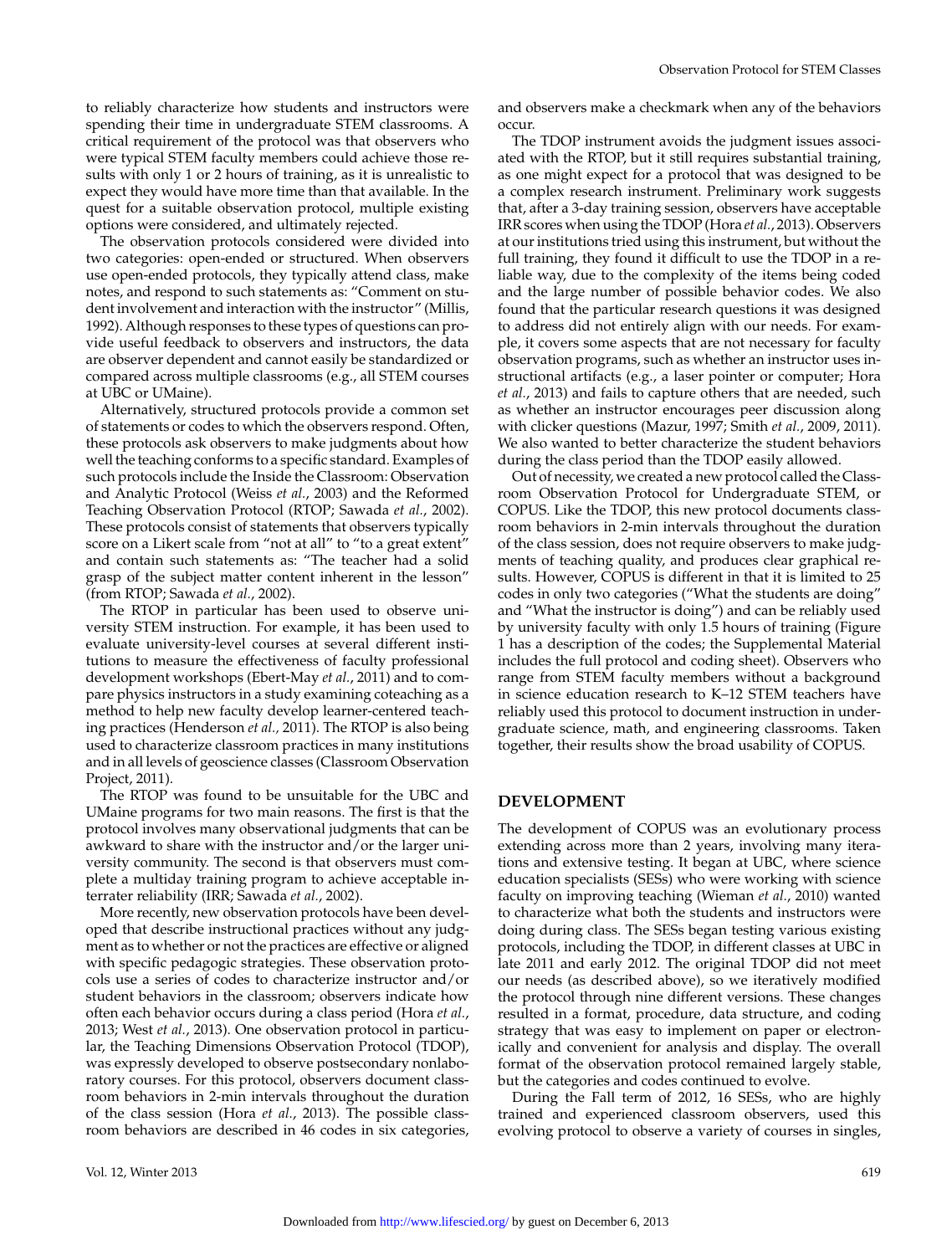|                  | 1. Students are Doing                                                                                                                                                     |
|------------------|---------------------------------------------------------------------------------------------------------------------------------------------------------------------------|
| L.               | Listening to instructor/taking notes, etc.                                                                                                                                |
| Ind              | Individual thinking/problem solving. Only mark when an instructor explicitly asks                                                                                         |
|                  | students to think about a clicker question or another question/problem on their                                                                                           |
|                  | own.                                                                                                                                                                      |
| CG<br>WG         | Discuss clicker question in groups of 2 or more students<br>Working in groups on worksheet activity                                                                       |
| OG               | Other assigned group activity, such as responding to instructor question                                                                                                  |
|                  | AnQ Student answering a question posed by the instructor with rest of class listening                                                                                     |
| SQ               | Student asks question                                                                                                                                                     |
| WC               | Engaged in whole class discussion by offering explanations, opinion, judgment,                                                                                            |
|                  | etc. to whole class, often facilitated by instructor                                                                                                                      |
| Prd              | Making a prediction about the outcome of demo or experiment                                                                                                               |
| SP               | Presentation by student(s)                                                                                                                                                |
| TQ               | Test or quiz                                                                                                                                                              |
| W                | Waiting (instructor late, working on fixing AV problems, instructor otherwise<br>occupied, etc.)                                                                          |
| O                | Other - explain in comments                                                                                                                                               |
|                  |                                                                                                                                                                           |
|                  |                                                                                                                                                                           |
|                  | 2. Instructor is Doing                                                                                                                                                    |
|                  | Lec Lecturing (presenting content, deriving mathematical results, presenting a                                                                                            |
|                  | problem solution, etc.)                                                                                                                                                   |
|                  | RtW Real-time writing on board, doc. projector, etc. (often checked off along with Lec)                                                                                   |
|                  | FUp Follow-up/feedback on clicker question or activity to entire class                                                                                                    |
| PQ               | Posing non-clicker question to students (non-rhetorical)                                                                                                                  |
| CQ               | Asking a clicker question (mark the entire time the instructor is using a clicker<br>question, not just when first asked)                                                 |
|                  | AnQ Listening to and answering student questions with entire class listening                                                                                              |
| МG               | Moving through class guiding ongoing student work during active learning task                                                                                             |
| 1 <sub>0</sub> 1 | One-on-one extended discussion with one or a few individuals, not paying                                                                                                  |
|                  | attention to the rest of the class (can be along with MG or AnQ)                                                                                                          |
| <b>D/V</b>       | Showing or conducting a demo, experiment, simulation, video, or animation                                                                                                 |
|                  | Adm Administration (assign homework, return tests, etc.)                                                                                                                  |
| W                | Waiting when there is an opportunity for an instructor to be interacting with or<br>observing/listening to student or group activities and the instructor is not doing so |

**Figure 1.** Descriptions of the COPUS student and instructor codes.

pairs, or trios across most of the departments in the UBC Faculty of Science (including the disciplines of biology, computer science, earth sciences, mathematics, physics, and statistics). We analyzed the SES generated observation data to identify coding disagreements and met with the SESs to discuss the evolving protocol and coding. These discussions covered observed behaviors they found difficult to code and/or hard to interpret, and other important elements of instructor or student behavior they felt were not being adequately captured. The protocol evolved through five different versions during this stage of testing and feedback. The final version had substantially simplified categories and all identified problems with the wording on the codes had been eliminated. Notably, it was quite simple to reliably code classes taught with traditional lectures, as a very small number of behaviors need to be coded. Therefore, the majority of the work went into improving the protocol so it could reliably characterize classes that had substantial and varied interactions between instructor and students and multiple student activities.

One substantial change during Fall 2012 was eliminating a category for judging the cognitive level of the activities. Observers had been asked to code the level of cognitive sophistication of current classroom activities, based on Bloom's taxonomy of educational objectives (Bloom *et al.*, 1956). After multiple unsuccessful attempts to find a simple and reliable coding scheme that could capture this aspect of the classroom activities, we dropped this category. Our decision to drop this category is supported by recent work showing that, when faculty members write and evaluate higher-order questions,

they use several criteria beyond the Bloom's level, including: question difficulty, time required to answer the questions, whether students are using a new or well-practiced approach, and whether the questions have multiple reasonable solutions (Lemons and Lemons, 2012).

The second substantial change during this time was changing another category—coding the level of student engagement—from required to optional. Having a measure of student engagement is useful for providing feedback to the instructor and for judging the overall effectiveness of many instructional activities. With the coding of the levels of engagement simplified to only discriminating between low (0–20% of the students engaged), medium, or high ( $\geq$ 80% of the student engaged), some observers, particularly those who had some experience with observing levels of student engagement, could easily code engagement along with the other two categories, and there was reasonable consistency between observers. However, less-experienced observers found it quite hard to simultaneously code what the students were doing, what the instructor was doing, and the student engagement level. Also, there were difficulties with obtaining consistent coding of student engagement across all observers; the judgments were often dependent on the levels of engagement common to the specific disciplines and courses with which the observers were familiar. For this reason, the student engagement category was made optional. We recommend observers do not try to code it until after they have become experienced at coding the "What the students are doing" and "What the instructor is doing" categories.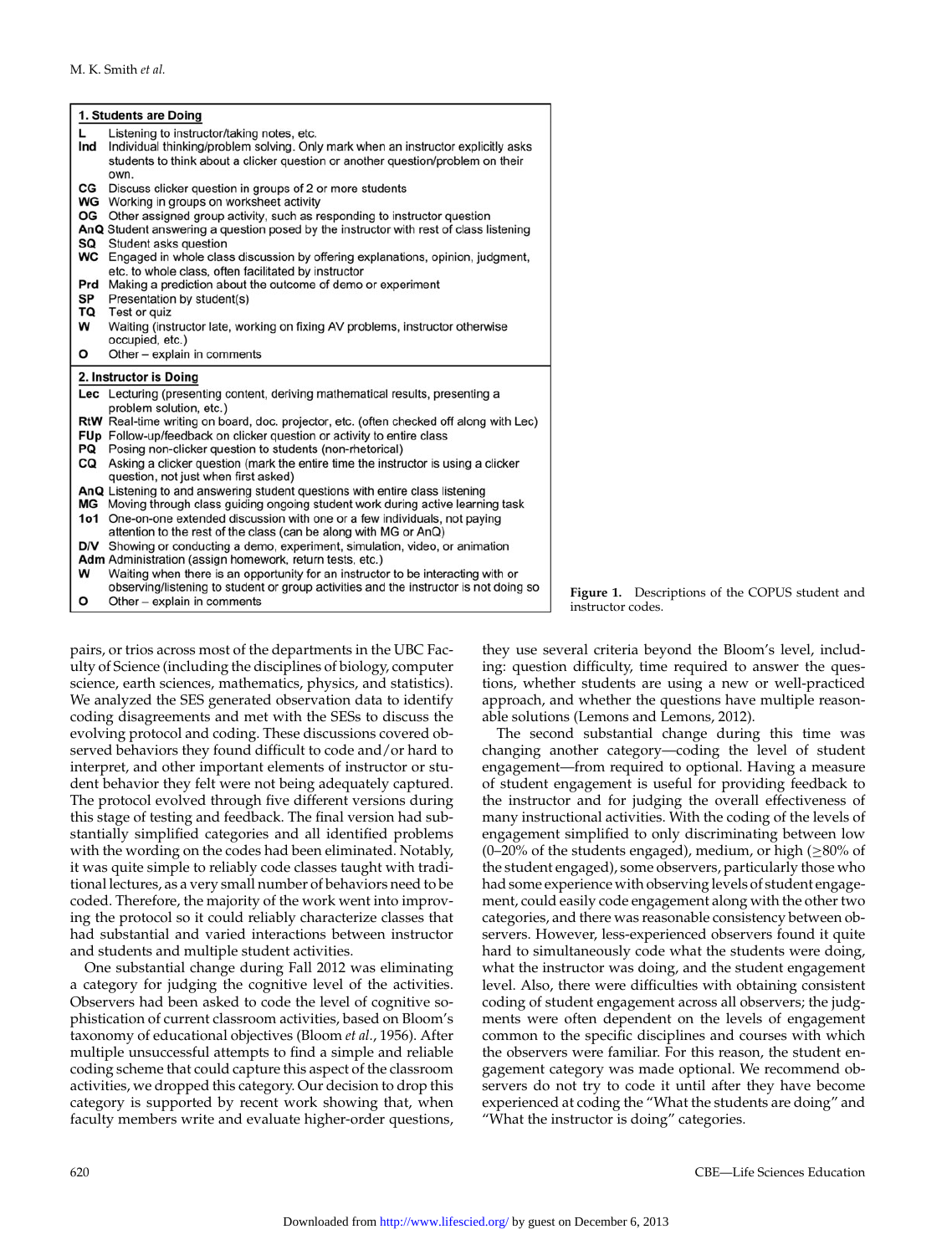Another recurring theme of the discussions with the SESs was the extent to which classroom observations could accurately capture the quality of instruction or the efficacy of student work. In the end, after SESs observed different classes across many disciplines, there was a consensus that accurately evaluating the quality of instruction and the efficacy of student work was generally not possible. These highly trained and experienced observers concluded that these evaluations require a high degree of training of the observer in the material and the pedagogic strategies, as well as familiarity with the student population (prior knowledge, typical classroom behaviors, etc.). We concluded that quality judgments of this type were not realistic goals for limited classroom observations carried out by STEM faculty members. Thus, the present version of COPUS captures the actions of both instructors and students, but does not attempt to judge the quality of those actions for enhancing learning.

After the completion of this development work at UBC, the COPUS was further tested by 16 K–12 teachers participating in a teacher professional development program at UMaine. The teachers used the COPUS to observe 16 undergraduate STEM courses in five different departments (biology, engineering, math, chemistry, and physics). While the teachers easily interpreted many of the codes, they found a few to be difficult and suggested additional changes. For example, the student code "Listening: paying attention/taking notes, etc."

was changed to "Listening to instructor/taking notes, etc." The code was clarified, so observers knew they should select this code only when the students were listening to their instructor, not when students were listening to their peers. Also, new codes were added to capture behaviors the teachers thought were missing, such as the instructor code "AnQ: Listening to and answering student questions with entire class listening."

The coding patterns of the two teacher observers in the same classroom were also compared to determine which specific codes were difficult to use consistently. An example comparing two teachers employing the student code "Ind" is shown in Figure 2. Figure 2A compares how two observers marked this code in the first iteration of testing, when it was described "Ind: Individual thinking/problem solving in response to assigned task." Observer 2 marked this code throughout most of the class, and observer 1 marked this code intermittently. Follow-up conversations with observer 2 and other teachers indicated that some observers were marking this code throughout the duration of the class, because they assumed individual students were thinking while they were taking notes, working on questions, and so on, but other observers were not. Therefore, we clarified the code to be: "Ind: Individual thinking/problem solving. Only mark when an instructor explicitly asks students to think about a clicker question or another question/problem on their own."



**Figure 2.** A comparison of how two observers coded the student code "Ind." (A) When the code was described as "Ind: Individual thinking/problem solving in response to assigned task," observer 2 marked this code more often than observer 1 did. (B) Coding after description of the code was revised.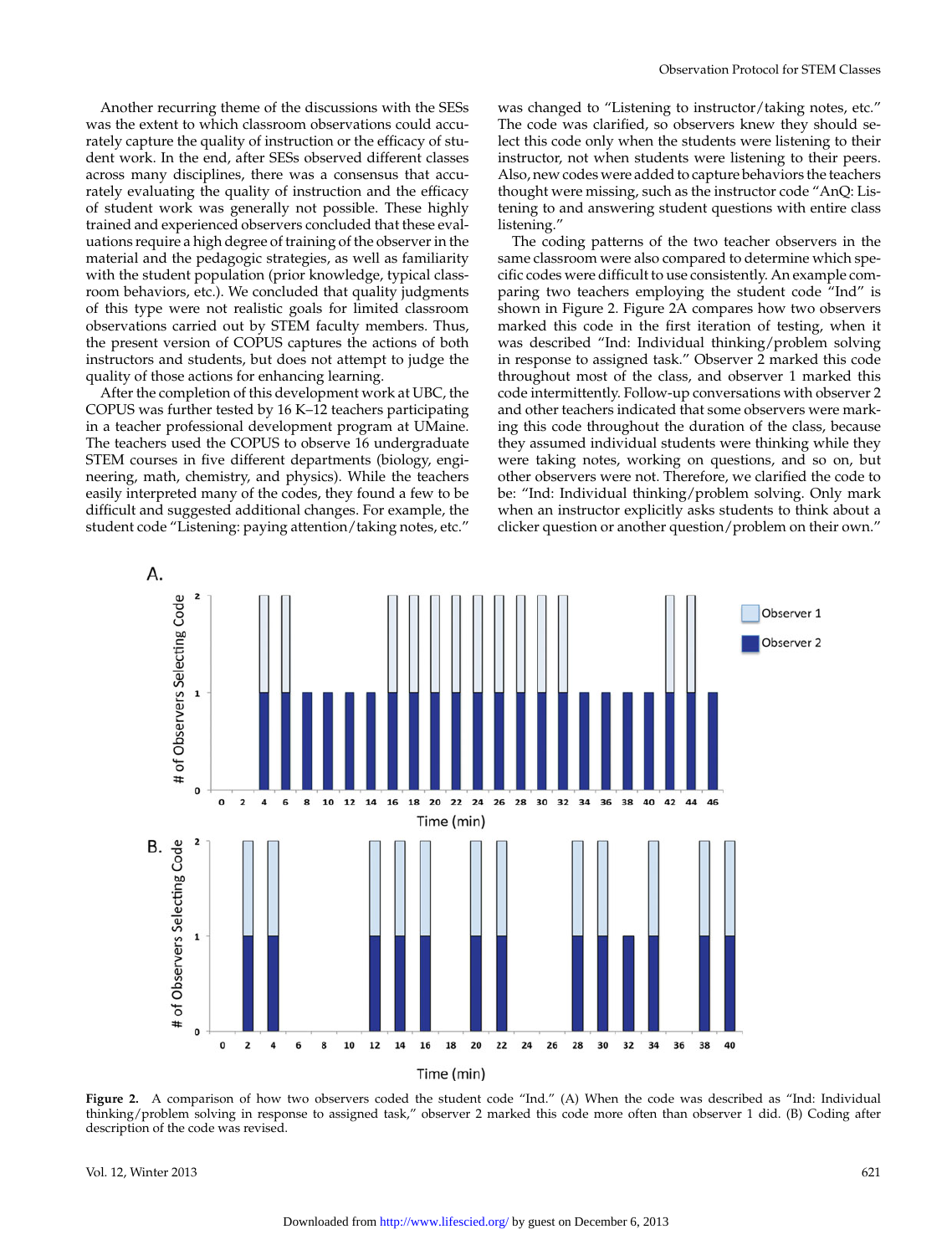| Institution   | Number of classes<br>observed | Number of different<br>STEM departments | Percentage of courses at the<br>introductory level <sup>a</sup> | Percentage of classes<br>with $>100$ students |
|---------------|-------------------------------|-----------------------------------------|-----------------------------------------------------------------|-----------------------------------------------|
| <b>UBC</b>    |                               | 4 <sup>b</sup>                          | 100                                                             | 63                                            |
| <b>UMaine</b> | 23                            | 70                                      | 96                                                              | 35                                            |

**b**Biology, chemistry, math, and physics.

<sup>c</sup>Biology, molecular biology, engineering, chemistry, math, physics, and geology.

Figure 2B shows a comparison of the same observer pair, with the revised "Ind" code showing how the paired codes were now closely aligned.

In addition, the teacher observation data revealed a more general problem: there was a lower degree of consistency in coding student behaviors than in coding instructor behaviors, and the teachers used a very limited set of codes for the student behaviors. The earlier coding by the SESs had shown similar, but less dramatic, trends. We realized that this problem was due to a natural tendency of observers to focus on the instructor, combined with the fact the instructor-related codes came first on the survey form. Therefore, the protocol was changed, with the student codes viewed first, and we emphasized coding student behaviors during subsequent training sessions (see further details below in the *Training* section). As shown below, these changes appear to have fixed this problem.

These further revisions culminated in a final version of the COPUS. This version was tested by having the same 16 K–12 teachers use it to observe 23 UMaine STEM classes, and by having seven STEM faculty observers use it to observe eight UBC classrooms in pairs after 1.5 hours of training. Information about the types of classes observed is in Table 1. The seven UBC STEM faculty member volunteers who used the final protocol had not previously used the protocol and were not involved in the development process. Thus, the IRR of the protocol has been tested with a sample of observers with a wide range of backgrounds and perspectives. As discussed in *Validity and Reliability*, the IRR was high.

### **TRAINING**

A critical design feature of the COPUS is that college and university faculty who have little or no observation protocol experience and minimal time for training can use it reliably. We summarize the training steps in the following paragraphs, and we have also included a step-by-step facilitator guide in the Supplemental Material.

The first step in the training process is to have the observers become familiar with the codes. At UBC, facilitators displayed the student and instructor codes (Figure 1) and discussed with the observers what each behavior typically looks like in the classroom. At UMaine, the teacher observers played charades. Each teacher randomly selected a code description from a hat and silently acted out the behavior. The remaining observers had the code descriptions in front of them and guessed the code. The remainder of the training was the same for both groups, with a total training duration of 2 hours for the K–12 teachers and 1.5 hours for the UBC faculty members.

Second, observers were given paper versions of the coding sheet and practiced coding a 2-min segment of a classroom video. An excerpt from the coding sheet is shown in Figure 3, and the complete coding sheet is included in the Supplemental Material. Observers often mark more than one code within a single 2-min interval. The first video we used showed an instructor making administrative announcements and lecturing while the class listened. After 2 min, the video was paused, and the group discussed which codes they selected. Because faculty at other institutions may have difficulty capturing videos for training, we have included web URLs to various video resources that can be used for training (Table 2).

The observers were then asked to form pairs and code 8 min of a video from a large-enrollment, lecture-style science class at UMaine that primarily shows an instructor lecturing and students listening, with a few questions asked by both the instructor and students. To keep the observers synchronized and ensure they were filling out a new row in the observation protocol at identical 2-min intervals, they used either cell phones set to count time up or a sand timer. At

|         | 1. Students doing |  |  |  |  |                                    |  |  |  |  |  | 2. Instructor doing |  |                                                                     |  |  |  |  |  |  |  |           |         |                  |
|---------|-------------------|--|--|--|--|------------------------------------|--|--|--|--|--|---------------------|--|---------------------------------------------------------------------|--|--|--|--|--|--|--|-----------|---------|------------------|
| min     |                   |  |  |  |  | Ind   CG   WG   OG   AnQ   SQ   WC |  |  |  |  |  |                     |  | Prd   SP   TQ   W   O    Lec   RtW   FUp   PQ   CQ   AnQ   MG   1o1 |  |  |  |  |  |  |  | D/V Adm W | $\circ$ | <b>Comments:</b> |
| $0 - 2$ |                   |  |  |  |  |                                    |  |  |  |  |  |                     |  |                                                                     |  |  |  |  |  |  |  |           |         |                  |
| $2 - 4$ |                   |  |  |  |  |                                    |  |  |  |  |  |                     |  |                                                                     |  |  |  |  |  |  |  |           |         |                  |
| $4-6$   |                   |  |  |  |  |                                    |  |  |  |  |  |                     |  |                                                                     |  |  |  |  |  |  |  |           |         |                  |

**Figure 3.** An excerpt of the COPUS coding form. Observers place a single checkmark in the box if a behavior occurs during a 2-min segment. Multiple codes can be marked in the same 2-min block.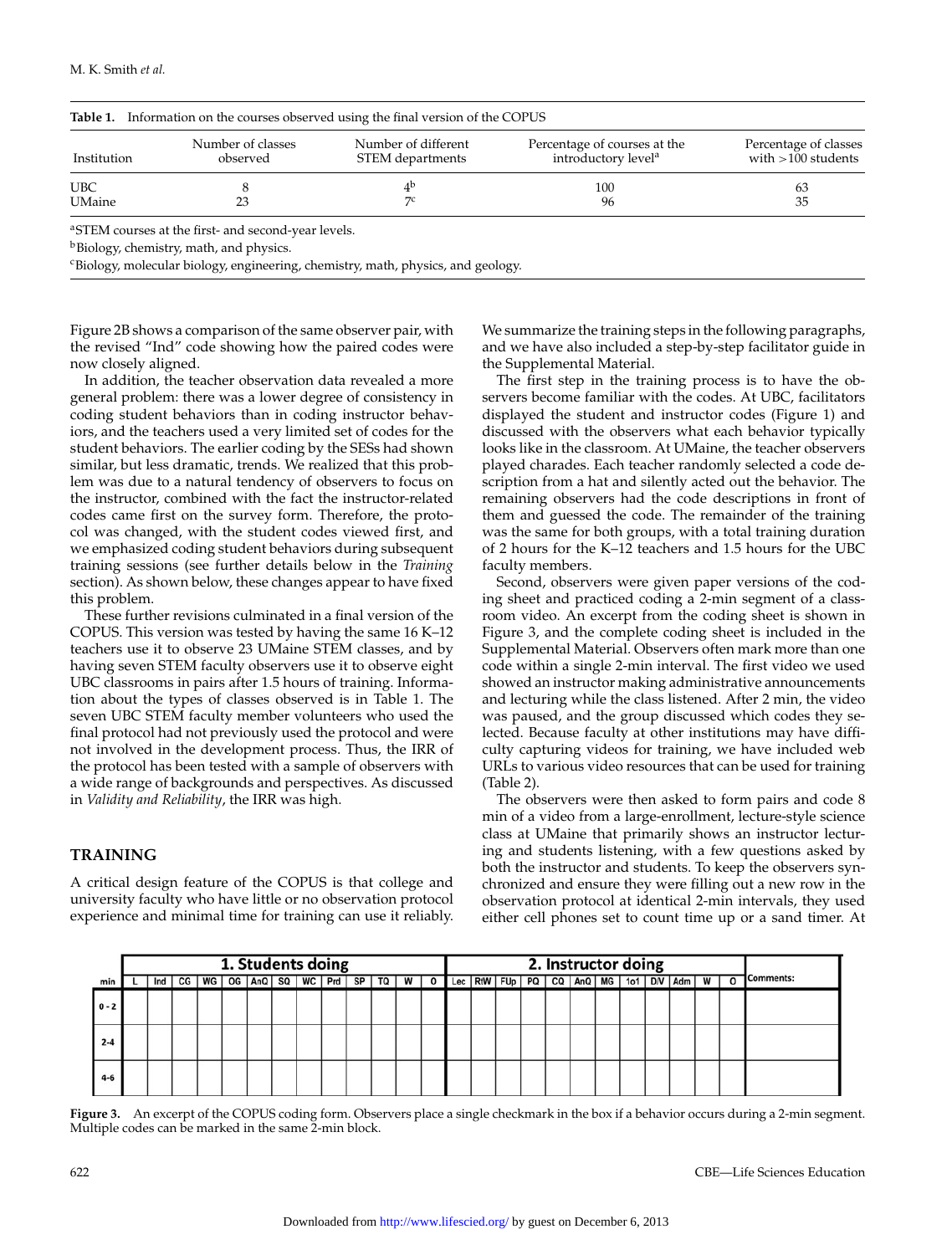| Table 2.<br>Video resources that may be helpful for COPUS training            |                                                                                                                                                                     |
|-------------------------------------------------------------------------------|---------------------------------------------------------------------------------------------------------------------------------------------------------------------|
| Description of video                                                          | URL                                                                                                                                                                 |
| Demonstration, clicker questions, and lecture<br>Group activities and lecture | http://harvardmagazine.com/2012/02/interactive-teaching<br>http://podcasting.gcsu.edu/4DCGI/Podcasting/UGA/Episodes/12746/614158822.mov                             |
| Clicker questions and lecture<br>Clicker, real-time writing, and lecture      | http://podcasting.gcsu.edu/4DCGI/Podcasting/UGA/Episodes/22253/27757327.mov<br>http://ocw.mit.edu/courses/chemistry/5-111-principles-of-chemical-science-fall-2008/ |
| Real-time writing, asking/answering<br>questions, and lecture                 | video-lectures/lecture-19<br>http://ocw.mit.edu/courses/biology/7-012-introduction-to-biology-fall-2004/<br>video-lectures/lecture-6-genetics-1                     |

**Table 2.** Video resources that may be helpful for COPUS training

the end of 8 min, the observers compared their codes with their partners. Next, as a large group, observers took turns stating what they coded for the students and the instructor every 2 min for the 8-min video clip. At this point, the observers talked about the relationship between a subset of the student and instructor codes. For example, if the observers check the student code "CG: Discuss clicker question," they will also likely check the instructor code "CQ: Asking a clicker question."

To provide the observers with practice coding a segment that has more complicated student and instructor codes, they next coded a different classroom video segment from the same large-enrollment, lecture-style science class at UMaine, but this time the camera was focused on the students. This video segment included students asking the instructor questions, students answering questions from the instructor, and clicker questions with both individual thought and peer discussion. The observers coded 2 min and then paused to discuss the codes. Then observers in pairs coded for an additional 6 min, again taking care to use synchronized 2-min increments. The observer pairs first compared their codes with their partners, and then the whole group discussed the student and instructor codes for each of the 2-min segments of the 6-min clip. At this point, the training was complete.

### **VALIDITY AND RELIABILITY**

COPUS is intended to describe the instructor and student actions in the classroom, but it is not intended to be linked to any external criteria. Hence, the primary criterion for validity is that experts and observers with the intended background (STEM faculty and teachers) see it as describing the full range of normal classroom activities of students and instructors. That validity was established during the development process by the feedback from the SESs, the K–12 teachers, and those authors (M.S., F.J., C.W.) who have extensive experience with STEM instruction and classroom observations.

A major concern has been to ensure that there is a high level of IRR when COPUS is used after the brief period of training described above. To assess the IRR, we examined the agreement between pairs of observers as they used the final version of COPUS in STEM classes at both UBC and UMaine. The two observers sat next to each other in the classroom, so they could keep identical 2-min time increments, but the observers were instructed not to compare codes with each other.

To summarize how similarly observer pairs used each code on the final version of the COPUS, we calculated Jaccard similarity scores (Jaccard, 1901) for each code and then averaged the scores for both the UBC and UMaine observers (Table 3).

**Table 3.** Average Jaccard similarity scores for COPUS codes across all pairs observing in all courses for both UBC faculty observers and Maine K–12 teacher observers; numbers closer to 1 indicate the greatest similarity between two observers

| Student code                                                        | <b>UBC</b>   | <b>UMaine</b> | Instructor code                                 | UBC - | <b>UMaine</b> |
|---------------------------------------------------------------------|--------------|---------------|-------------------------------------------------|-------|---------------|
| L: Listening                                                        | 0.95         | 0.96          | Lec: Lecturing                                  | 0.91  | 0.92          |
| Ind: Individual thinking/problem solving                            | 0.97         | 0.91          | RtW: Real-time writing                          | 0.93  | 0.93          |
| CG: Discuss clicker question                                        | 0.98         | 0.97          | FUp: Follow-up on clicker questions or activity | 0.92  | 0.85          |
| WG: Working in groups on worksheet activity                         | 0.98         | 0.99          | PQ: Posing nonclicker questions                 | 0.86  | 0.80          |
| OG: Other group activity                                            | Not used     | 0.97          | CQ: Asking a clicker question                   | 0.93  | 0.97          |
| AnQ: Students answer question posed by instructor                   | 0.91         | 0.84          | AnQ: Answering student questions                | 0.94  | 0.89          |
| SQ: Student asks question                                           | 0.96         | 0.93          | MG: Moving through the class                    | 0.96  | 0.97          |
| WC: Engaged in whole-class discussion                               | 0.96         | 0.98          | 101: One-on-one discussions with students       | 0.94  | 0.96          |
| Prd: Making a prediction about the outcome of demo<br>or experiment | Not used     | 1.00          | D/V: Conducting a demo, experiment, etc.        | 0.97  | 0.98          |
| SP: Presentation by students <sup>a</sup>                           | Not used     | Not used      | Adm: Administration                             | 0.94  | 0.97          |
| TQ: Test or quiz <sup>a</sup>                                       | Not used     | Not used      | W: Waiting                                      | 0.95  | 0.98          |
| W: Waiting<br>O: Other                                              | 0.99<br>0.94 | 0.98<br>0.99  | O: Other                                        | 0.97  | 1.00          |

a"SP: Presentation by students" and "TQ: Test/quiz" were not selected in any of the observations at UBC or UMaine. This result likely occurred because when we asked UBC and UMaine faculty members if we could observe their classes, we also asked them if there was anything unusual going on in their classes that day. We avoided classes with student presentations and tests/quizzes, because these situations would limit the diversity of codes that could be selected by the observers.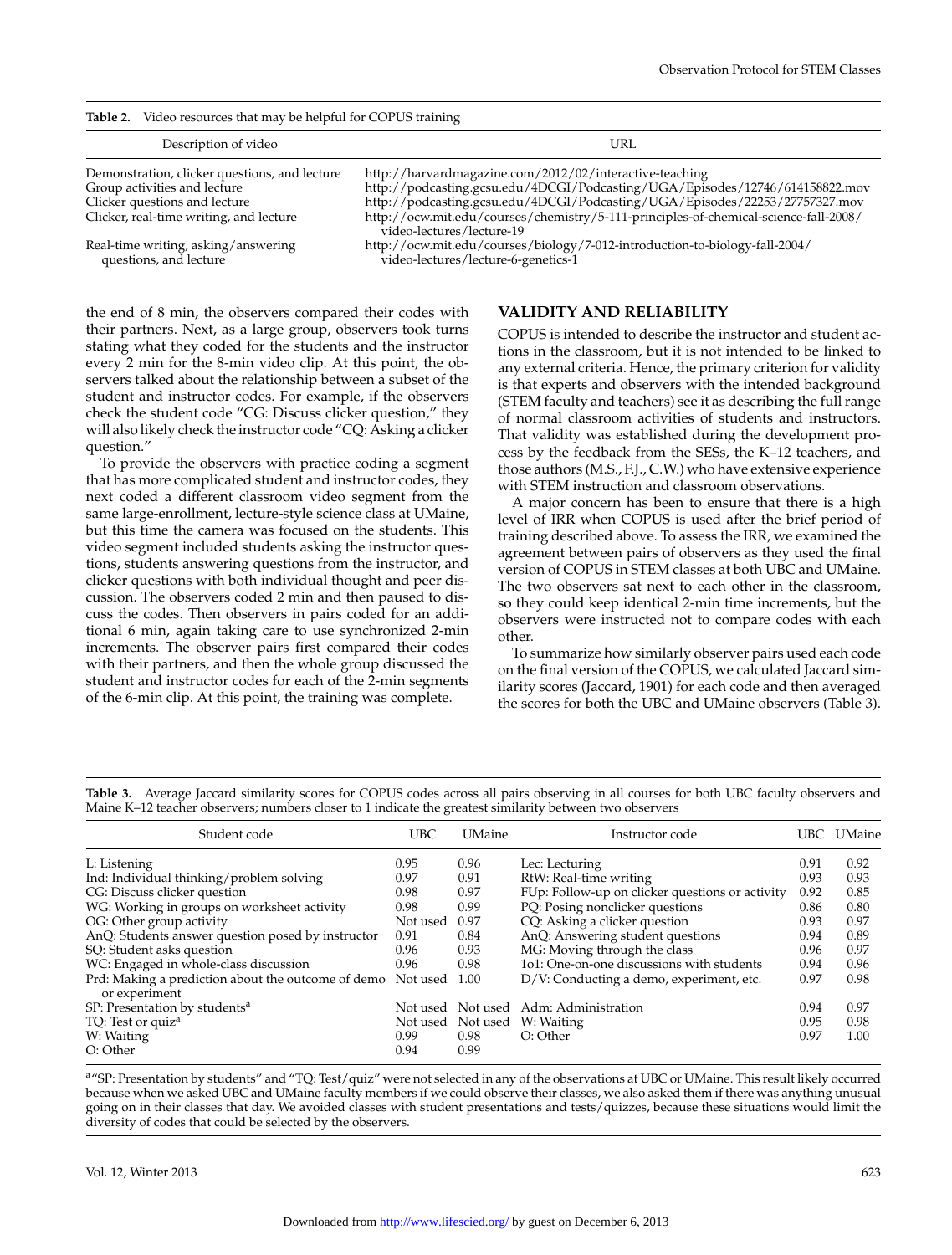For single codes, we calculated Jaccard similarity scores instead of IRR Cohen's kappa values, because observer pairs occasionally marked the same code for every 2-min increment throughout the duration of the class. For example, in a class that is lecture-based, observers would likely mark the student code "L: Listening" for the entire time. In a case such as this, the observer opinion is defined as a constant rather than a variable, which interferes with the IRR calculation.

The equation for the Jaccard coefficient is  $T = n_c/(n_a + n_b)$  $- n_c$ ), where  $n_c$  = the number of 2-min increments that are marked the same (either checked or not checked) for both observers,  $n_a$  = the number of 2-min increments that are marked the same for both observers plus 2-min increments observer 1 marked that observer 2 did not,  $n<sub>b</sub>$  = number of 2-min increments that are marked the same for both observers plus 2-min increments observer 2 marked that observer 1 did not. For example, for the data in Figure 2B, the class period is 42 min in length, so there are 21 possible 2-min segments. The student code "Ind: Individual thinking" was marked 12 times by observers 1 and 2, not marked eight times by both observers, and marked by observer 2 one time when observer 1 did not. Therefore, the calculation is:  $20/(20 + 21 - 20) = 0.95$ . Numbers closer to 1 indicate greater consistency between how the two observers coded the class.

Eighty-nine percent of the similarity scores are greater than 0.90, and the lowest is 0.80. These values indicate strong similarity between how two observers use each code. The lowest score for both the UBC and UMaine observers was for the instructor code "PQ: Posing nonclicker questions." Comments from observers suggest that, when instructors were following up/giving feedback on clicker questions or activities, they often posed questions to the students. Observers checked the instructor code "FUp: Follow-up" to describe this behavior but stated they occasionally forgot to also select the instructor code "PQ."

To compare observer reliability across all 25 codes in the COPUS protocol, we calculated Cohen's kappa IRR scores using SPSS (IBM, Armonk, NY). To compute the kappa values for each observer pair, we added up the total number of times: 1) both observers put a check in the same box, 2) neither observer put a check in the same box, 3) observer 1 put a check in a box when observer 2 did not, and 4) observer 2 put a check in a box when observer 1 did not. For example, at UBC, when looking at all 25 codes in the COPUS, one observer pair had the following results: 1) both observers put a check in 83 of the same boxes, 2) neither observer put a check in 524 of the boxes, 3) observer 1 marked six boxes when observer 2 did not, and 4) observer 2 marked 12 boxes that observer 1 did not. Using data such as these, we computed the kappa score for each of the eight UBC and 23 UMaine pairs and report the average scores in Table 4. We also repeated this calculation using either the subset of 13 student or 12 instructor codes (Table 4).

The average kappa scores ranged from 0.79 to 0.87 (Table 4). These are considered to be very high values for kappa and thus indicate good IRR (Landis and Koch, 1977). Notably, the kappa values, as well as the Jaccard similarity scores, are comparably high for both UBC faculty and UMaine K–12 teacher observers, indicating that COPUS is reliable when used by observers with a range of backgrounds and 2 hours or fewer of training.

#### **ANALYZING COPUS DATA**

To determine the prevalence of different codes in various classrooms, we added up how often each code was marked by both observers and then divided by the total number of codes shared by both observers. For example, if both observers marked "Instructor: Lecture" at the same 13 time intervals in a 50-min class period and agreed on marking 25 instructor codes total for the duration of the class, then 13/25, or 52% of the time, the lecture code occurred for the instructor.

We visualized the prevalence of the student and instructor codes using pie charts. Figure 4 shows observation results from two illustrative classes: one that is primarily lecturebased and one in which a combination of active-learning strategies are used. The latter class is clearly differentiated from the lecture-based class. This example illustrates how, at a glance, this visual representation of the COPUS results provides a highly informative characterization of the student and instructor activities in a class.

At a department- or institution-wide level, there are several ways to categorize the range of instructional styles. One of the simplest is to look at the prevalence of the student code "L*:* Listening to instructor/taking notes, etc." across all courses observed, because this student code is the most indicative of student passive behavior in response to faculty lecturing ("Lec") with or without real-time writing ("RtW"). Figure 5 shows that at both institutions the "L" code was marked 26–75% of the time. However, at UMaine, some of the classes have greater than 76% of the student codes devoted to listening. Faculty who teach these classes may benefit from professional development activities about how to design an effective active-learning classroom.

In addition, the data can be analyzed for a subset of faculty members who are using active-learning strategies, such as asking clicker questions. Thirty-eight percent of UBC and 43% of the UMaine classes that were observed used clickers. However, student code prevalence in these classes show that not all faculty members used clicker questions accompanied by recommended strategies, such as peer discussion (Mazur, 1997; Smith *et al.*, 2009, 2011; Figure 6). Faculty members who are not allowing time for peer discussion may benefit from professional development on how to integrate peer discussion into clicker questions.

|                                                                    | <b>Table 4.</b> Average IRR kappa scores from the observations at UBC and UMaine |                          |                             |  |  |  |  |  |  |
|--------------------------------------------------------------------|----------------------------------------------------------------------------------|--------------------------|-----------------------------|--|--|--|--|--|--|
| Observers                                                          | All codes $(\pm SE)$                                                             | Student codes $(\pm SE)$ | Instructor codes $(\pm SE)$ |  |  |  |  |  |  |
| Faculty observing UBC courses<br>Teachers observing UMaine courses | 0.83(0.03)<br>0.84(0.03)                                                         | 0.87(0.04)<br>0.87(0.04) | 0.79(0.04)<br>0.82(0.04)    |  |  |  |  |  |  |

624 CBE—Life Sciences Education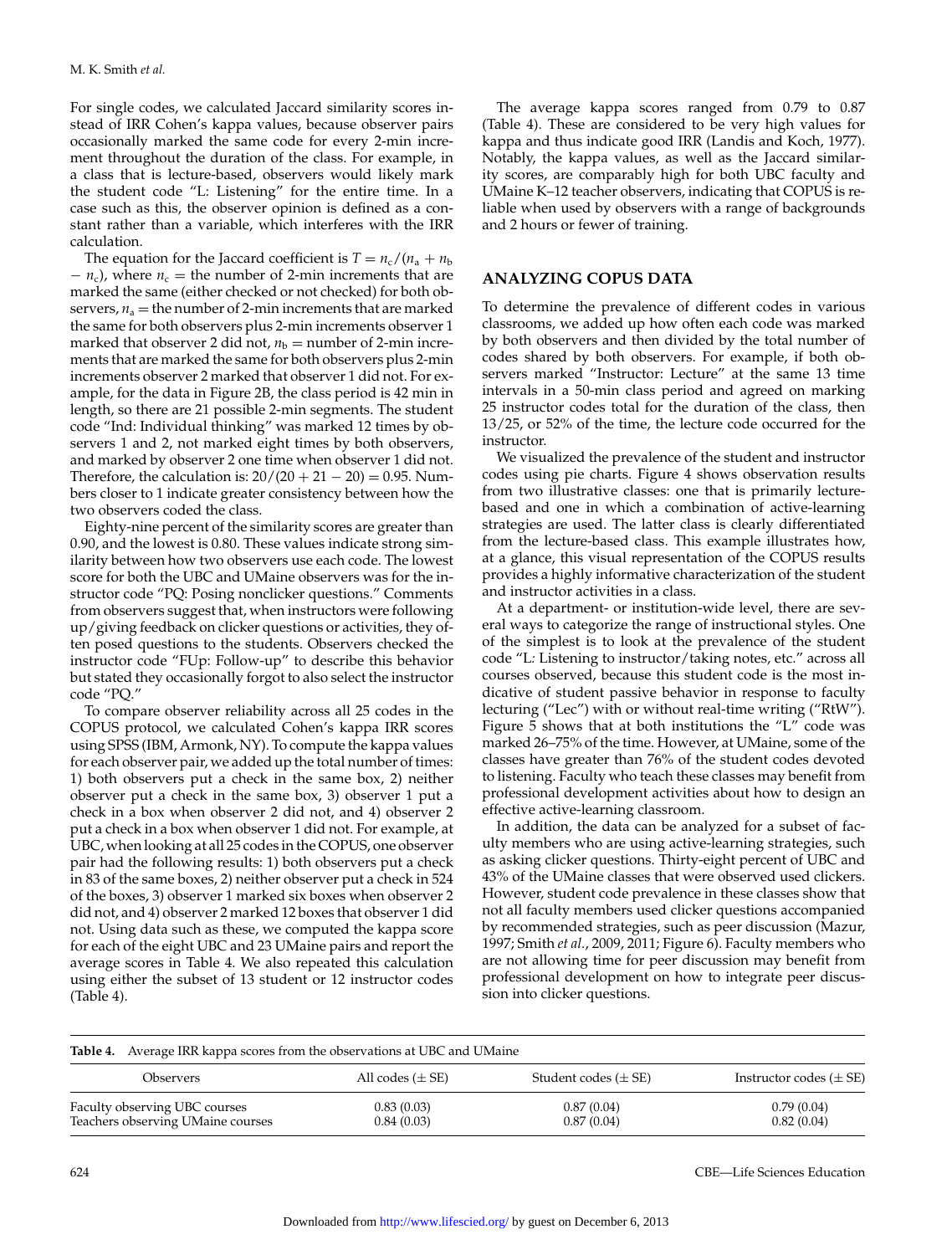

**Figure 4.** A comparison of COPUS results from two courses that have different instructional approaches.



Prevalence of the Student Code "L-Listening"

**Figure 5.** Prevalence of the student code "L: Listening" across several UBC and UMaine classes.



## **Clickers with an Emphasis on Peer Discussion**

**Figure 6.** Prevalence of student codes in four example courses that use clickers. In courses that use clickers with no or minimal peer discussion, the students are passively listening the majority of the time.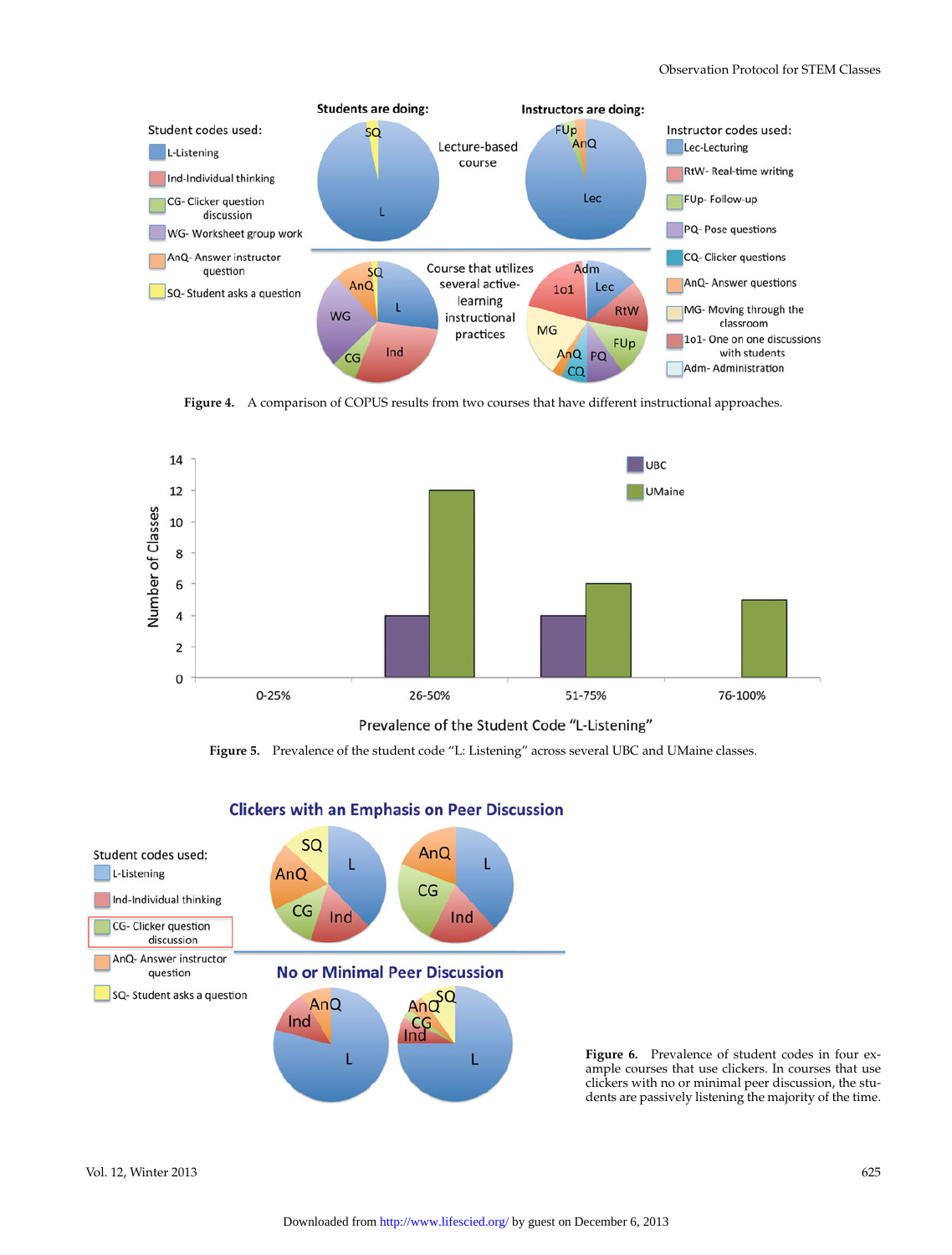## **DISCUSSION AND SUMMARY**

COPUS was developed because university observation programs needed a protocol to: 1) characterize the general state of teaching, 2) provide feedback to instructors who desired information about how they and their students were spending class time, and 3) identify faculty professional development needs. COPUS meets all of these goals by allowing observers with little observation protocol training and experience to reliably characterize what both faculty and students are doing in a classroom.

There are several uses for COPUS data. On an individual level, faculty members can receive pie charts with their code prevalence results (examples in Figure 4). These results provide a nonthreatening way to help faculty members evaluate how they are spending their time. We discovered that faculty members often did not have a good sense of how much time they spent on different activities during class, and found COPUS data helpful.

In addition, faculty members can use COPUS data in their tenure and promotion documents to supplement their normal documentation, which typically includes student evaluation information and a written description of classroom practices. Having observation data gives faculty members substantially more information to report about their use of active-learning strategies than is usually the case.

COPUS data can also be used to develop targeted professional development. For example, anonymized, aggregate COPUS data across all departments have been shared with the UMaine Center for Excellence in Teaching and Assessment, so workshops and extended mentoring opportunities can better target the needs of the faculty. One area in particular that will be addressed in an upcoming professional development workshop is using clickers in a way that promotes peer discussion. The idea for this workshop came about as a result of the COPUS evidence showing the prevalence of UMaine STEM classes that were using clickers but allowing no or minimal time for recommended student peer discussions (Figure 6).

Other planned uses for COPUS include carrying out systematic observations of all instructors in a department at UBC in order to characterize teaching practices. The information will be used with other measures to characterize current usage of research-based instructional practices across the department's courses and curriculum.

In the end, the choice of observation protocol and strategy will depend on the needs of each unique situation. COPUS is easy to learn, characterizes nonjudgmentally what instructors and students are doing during a class, and provides data that can be useful for a wide range of applications, from improving an individual's teaching or a course to comparing practices longitudinally or across courses, departments, and institutions.

## **ACKNOWLEDGMENTS**

This work was supported at UBC through the Carl Wieman Science Education Initiative and by the National Science Foundation under grant #0962805. We are grateful for the assistance of all of the UBC SESs who contributed to the development of the survey; Lisa McDonnell and Bridgette Clarkston for running the UBC training session; MacKenzie Stetzer, Susan McKay, Erika Allison, Medea Steinman, and Joanna Meyer for helping to run the UMaine training session; Jeremy Smith for developing scripts to parse and analyze the data; the Maine K–12 teachers and UBC faculty volunteers who served as observers; and the faculty at UBC and UMaine who allowed their courses to be observed.

Approval to observe classrooms and instruction at UBC and publish results of that work is provided to the Carl Wieman Science Education Initiative by the University of British Columbia under the policy on institutional research. Approval to evaluate teacher observations of classrooms (exempt status, protocol no. 2013-02-06) was granted by the Institutional Review Board at the University of Maine.

## **REFERENCES**

American Association for the Advancement of Science (2010). Vision and Change: A Call to Action, Washington, DC.

Association of American Universities (2011). Five-Year Initiative for Improving Undergraduate STEM Education, AAU, Washington, DC. [www.aau.edu/WorkArea/DownloadAsset.aspx?id=14357](http://www.aau.edu/WorkArea/DownloadAsset.aspx?id=14357) (accessed 7 August 2013).

Blanchard MR, Southerland SA, Osborne JW, Sampson VD, Annetta LA, Granger EM (2010). Is inquiry possible in light of accountability? A quantitative comparison of the relative effectiveness of guided inquiry and verification laboratory instruction. Sci Educ *94*, 577–616.

Bloom B, Engelhart MD, Furst EJ, Hill WH, Krathwohl DR (1956). Taxonomy of Educational Objectives: The Classification of Educational Goals, Handbook I: Cognitive Domain, New York: David McKay.

Classroom Observation Project (2011). Classroom Observation Project: Understanding and Improving Our Teaching Using the Reformed Teaching Observation Protocol (RTOP). [http://](http://serc.carleton.edu/NAGTWorkshops/certop/about.html) [serc.carleton.edu/NAGTWorkshops/certop/about.html](http://serc.carleton.edu/NAGTWorkshops/certop/about.html) (accessed 7 August 2013).

CWSEI Teaching Practices Survey (2013). [http://www.cwsei.ubc.ca/](http://www.cwsei.ubc.ca/resources/TeachPracticeSurvey.htm) [resources/TeachPracticeSurvey.htm](http://www.cwsei.ubc.ca/resources/TeachPracticeSurvey.htm) (accessed 29 October 2013).

Ebert-May D, Derting TL, Hodder J, Momsen JL, Long TM, Jardeleza SE (2011). What we say is not what we do: effective evaluation of faculty professional development programs. BioSci *61*, 550–558.

Henderson C, Beach A, Finkelstein N (2011). Facilitating change in undergraduate STEM instructional practices: an analytic review of the literature. J Res Sci Teach *48*, 952–984.

Hora MT, Oleson A, Ferrare JJ (2013). Teaching Dimensions Observation Protocol (TDOP) User's Manual, Madison: Wisconsin Center for Education Research, University of Wisconsin– Madison. [http://tdop.wceruw.org/Document/TDOP-Users-Guide](http://tdop.wceruw.org/Document/TDOP-Users-Guide.pdf) [.pdf \(accessed 7 August 2013\).](http://tdop.wceruw.org/Document/TDOP-Users-Guide.pdf)

Jaccard P (1901). Etude comparative de la distribution florale dans ´ une portion des Alpes et des Jura. Bull de la Société Vaudoise des Sci Nat *37*, 547–579.

Knight JK, Wood WB (2005). Teaching more by lecturing less. Cell Biol Educ *4*, 298–310.

Landis JR, Koch GG (1977). The measurement of observer agreement for categorical data. Biometrics *33*, 159–174.

Lemons PP, Lemons JD (2012). Questions for assessing higher-order cognitive skills: it's not just Bloom's. CBE Life Sci Educ *12*, 47–58.

Mazur E (1997). Peer Instruction, Upper Saddle River, NJ: Prentice Hall.

Michael J (2006). Where's the evidence that active learning works? Adv Physiol Educ *30*, 159–167.

Millis B (1992). Conducting effective peer classroom observations. [http://digitalcommons.unl.edu/cgi/viewcontent.cgi?article=1249&](http://digitalcommons.unl.edu/cgi/viewcontent.cgi?article=1249&context=podimproveacad) [context=podimproveacad](http://digitalcommons.unl.edu/cgi/viewcontent.cgi?article=1249&context=podimproveacad) (accessed 28 October 2013).